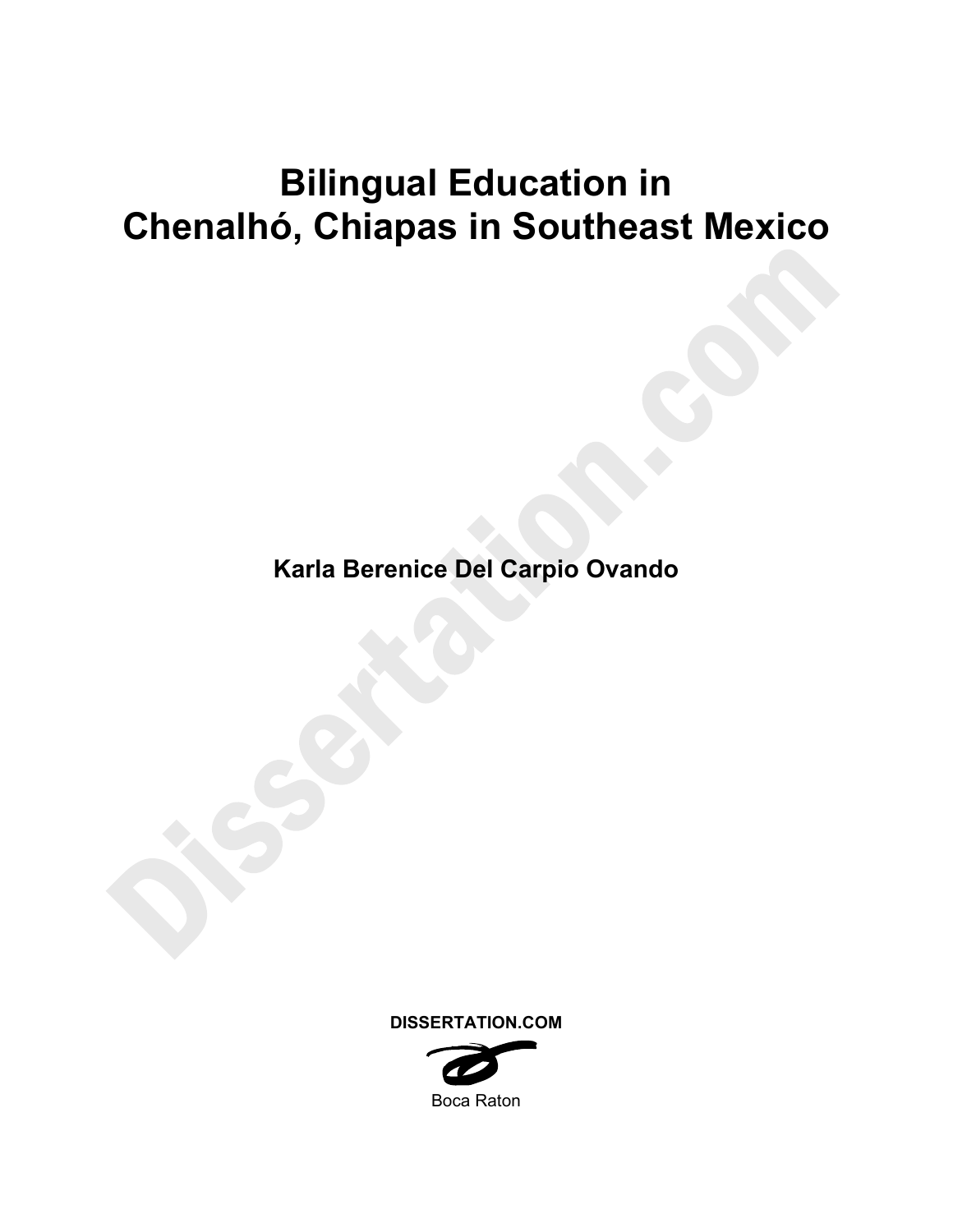# *Bilingual Education in Chenalhó, Chiapas in Southeast Mexico*

Copyright © 2012 Karla Berenice Del Carpio Ovando All rights reserved. No part of this book may be reproduced or transmitted in any form or by any means, electronic or mechanical, including photocopying, recording, or by any information storage and retrieval system, without written permission from the publisher.

> Dissertation.com Boca Raton, Florida USA • 2013

ISBN-10: 1-61233-410-5 ISBN-13: 978-1-61233-410-3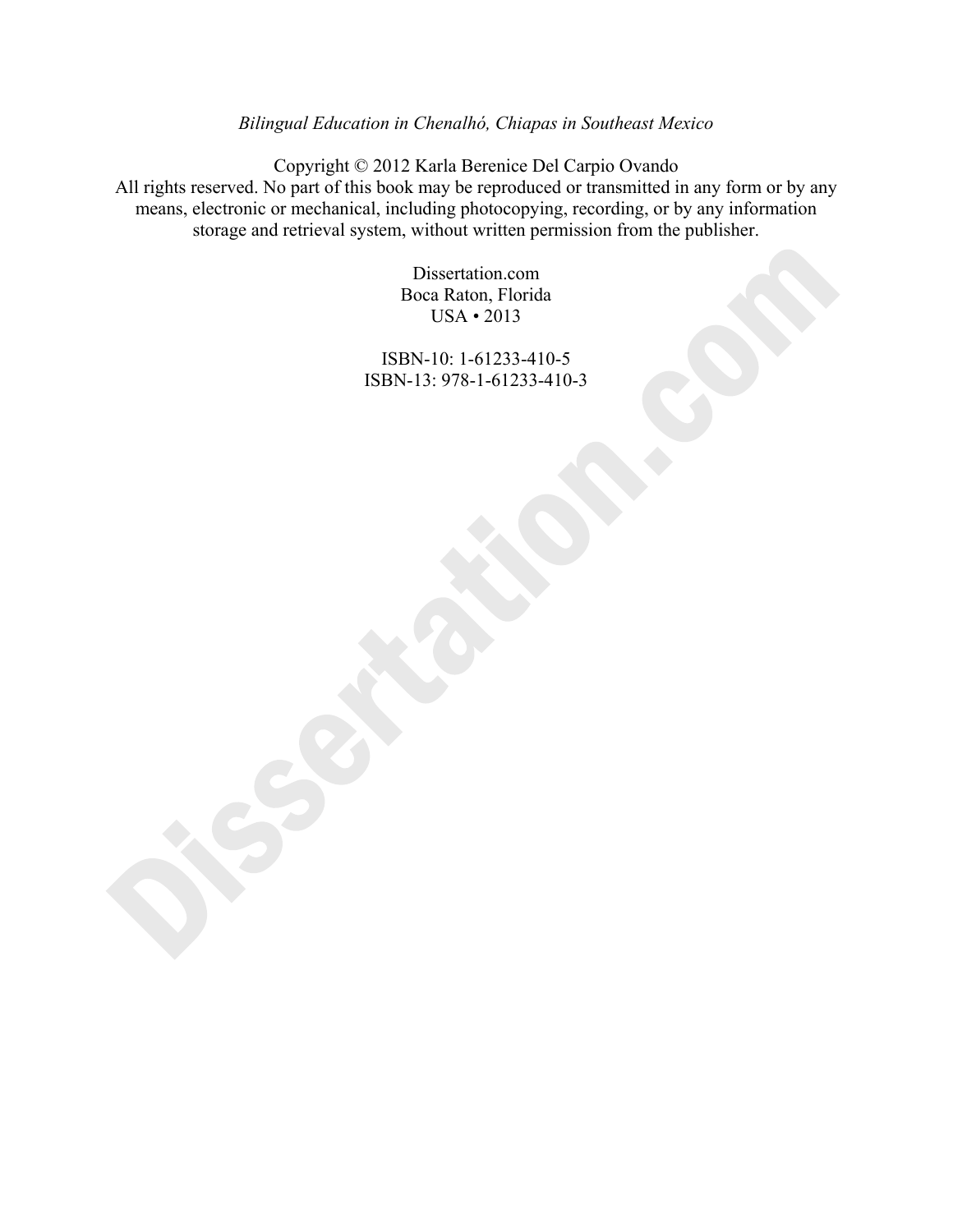## **ABSTRACT**

Using a qualitative ethnographic approach, this research investigated the situation of the Tsotsil language spoken in Chenalhó, Chiapas, Mexico, by focusing on the implementation of a Spanish-Tsotsil bilingual elementary school. It was possible to discover that the Tsotsil language is still alive and that most parents who participated in this research transmit it to their children. However, there are students who prefer Spanish instead of their native language Tsotsil, due to the negative attitudes they have towards it such as "it is the language of old fashioned people while Spanish is the language of fashionable and modern people." Nonetheless, most students portrayed positive attitudes towards both languages. The barriers that have affected the promotion of Tsotsil are: a monolingual approach and curriculum that favour Spanish, lack of resources in both languages, lack of training for instructors to teach with a bilingual approach and negative attitudes toward the native language.

Key words: Spanish, indigenous, language, Tsotsil, elementary bilingual education, barriers, Chenalhó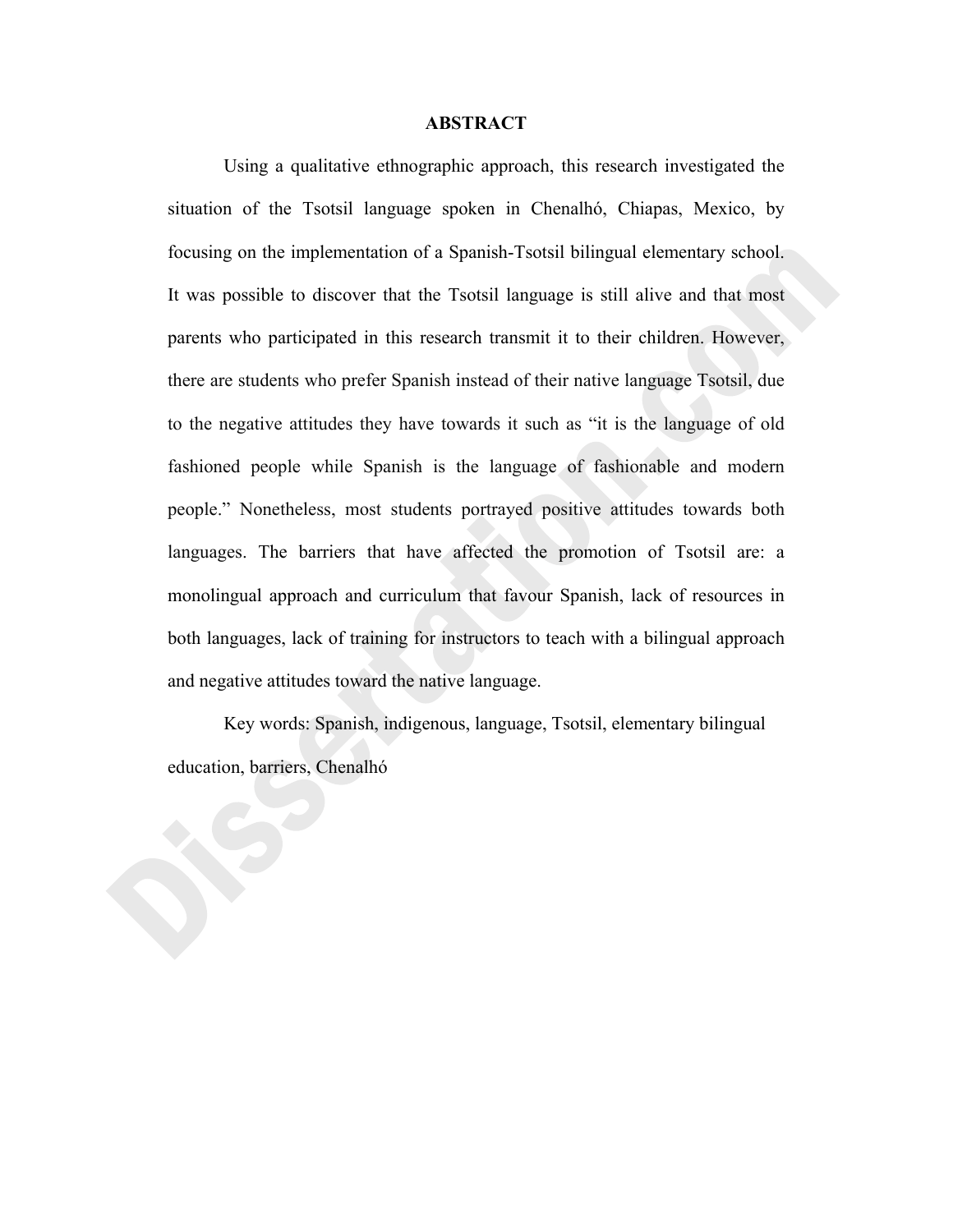### **Preface**

 One of the limitations of the study was the language barrier. Children's and their parents' native language is Tsotsil, and mine is Spanish. Although I took intensive Tsotsil lessons in order to communicate with them in Tsotsil, it was still difficult for me to converse with them fluently in Tsotsil. However, this problem was solved, thanks to my interpreters; the girls of grade six who helped me translate. Fortunately, the participants and I always managed to communicate; nonetheless, I wish I would have been more proficient in Tsotsil, so that I could have spoken more with the participants of the study in their native language.

 Another limitation is the time I spent at the research site. I was living in Chenalhó for an academic term, a significant time to collect data in the bilingual school; however, I wish I could have spent more time in the town in order to learn more about the Tsotsil language and culture. Spending more time with the community would have been a good opportunity to give more back to them, to show my gratitude for their contribution to this research. I feel it would have been useful to have more participants to take part in the study, such as students from all grades. The groups that participated were three elementary bilingual classes (two first grades and one sixth grade), because I wanted to focus on how students began and ended their elementary studies in terms of their linguistic skills and language attitudes. However, it would have been interesting to work with learners from all grades to enrich the findings of the work. I would suggest that researchers interested in replicating this work consider and address the limitations I state here.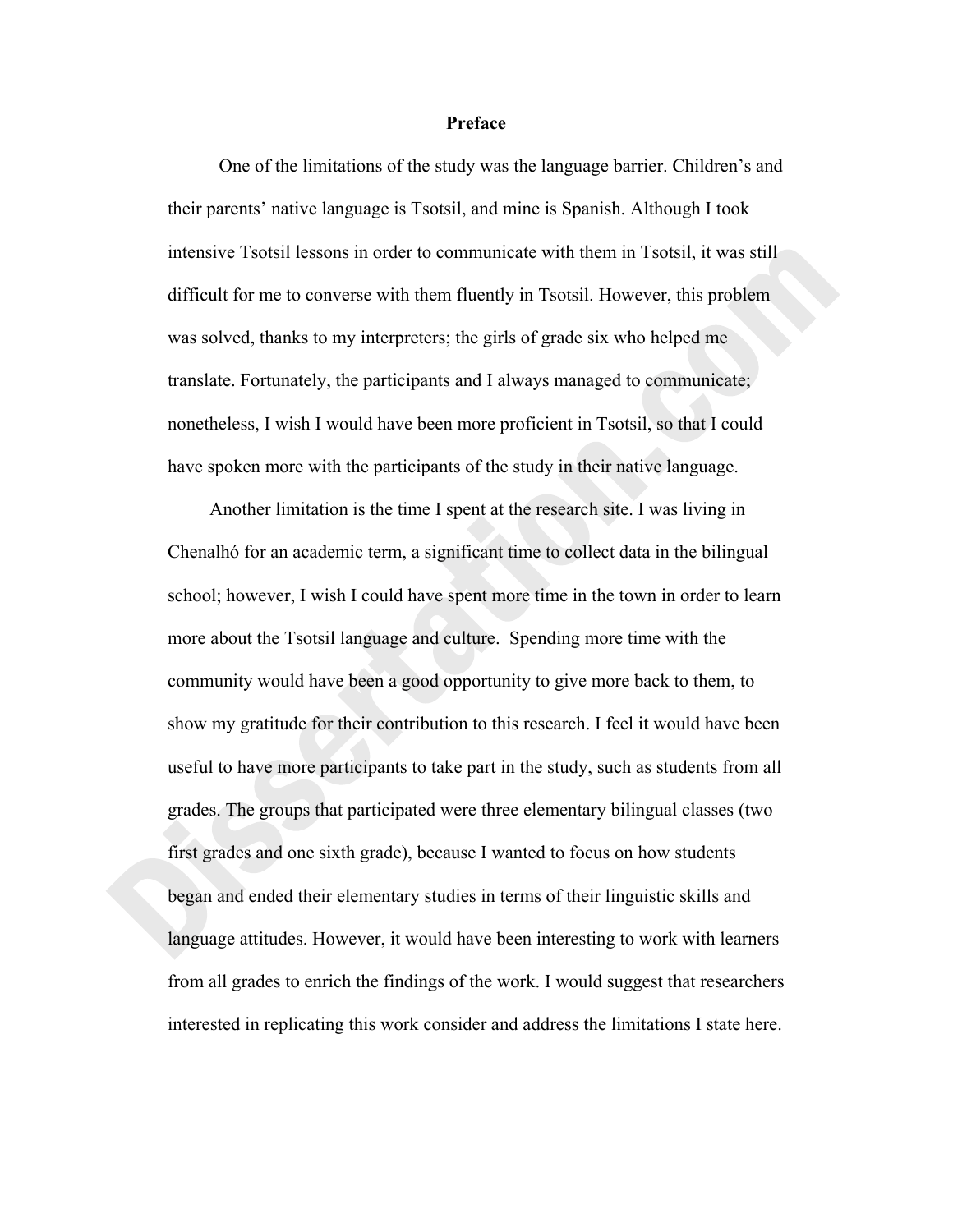This dissertation is divided into five different chapters. The first one contains the introduction to the study in which the background, personal reflections, research problem area, research questions and rational and significance of the study are stated. Also, the importance of indigenous languages is mentioned in this chapter.

 Chapter two contains the review of the literature, which is composed by the predicament of endangered languages and examples of them. Moreover, there is a section focused on Mexico, its indigenous groups, its languages and the reduction of these. There is also a section on bilingualism and bilingual education in Chenalhó, Chiapas.

 Chapter three contains the research approach that was used in this work. This chapter focuses on postcolonial theory as it is the theoretical framework in which this study was grounded. The debate about the prefix "postcolonialism" is discussed as well as the topic of language viewed from a postcolonial perspective. Moreover, the reasons for conducting a qualitative study and using critical ethnography as a strategy of inquiry are justified. The data collection, analysis and interpretive methods are explained as well. This chapter is finished by the ethical considerations that were addressed to conduct this study.

 Chapter four presents the collected data and the description of the journey in the research site and the characteristics of the participants of the study. Also, the purposes of the bilingual school where this research was conducted as well as the participants' attitudes towards the Spanish and Tsotsil languages are stated.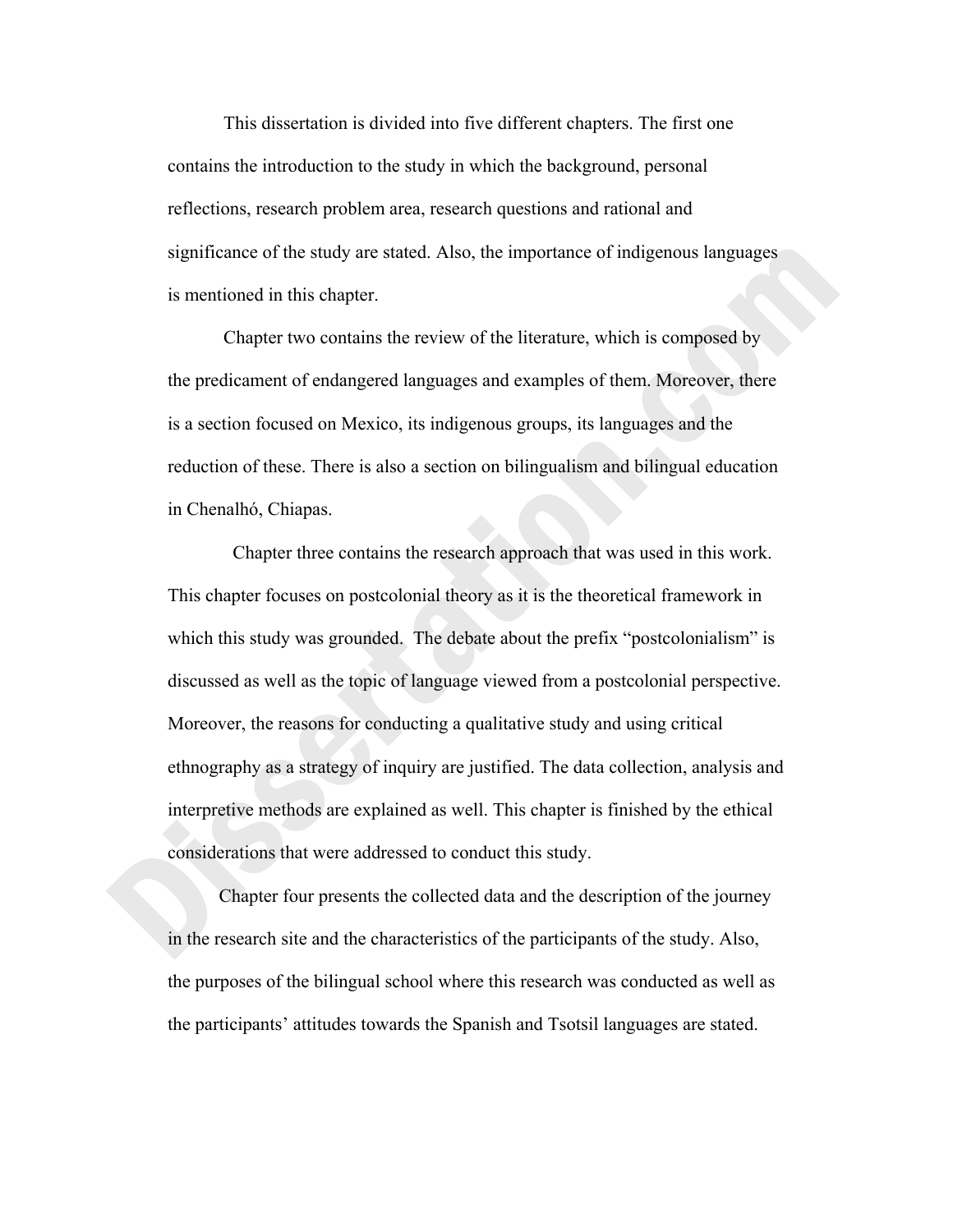Chapter five, which is the last chapter of this dissertation, presents the analysis of the data, that is, the value of languages, language loss and standardisation of indigenous languages, the topic of intercultural bilingual education and the barriers for the implementation of it. The chapter also provides a general discussion of the analyzed findings and it concludes that there is hope for change in the educational system in Chenalhó, Chiapas.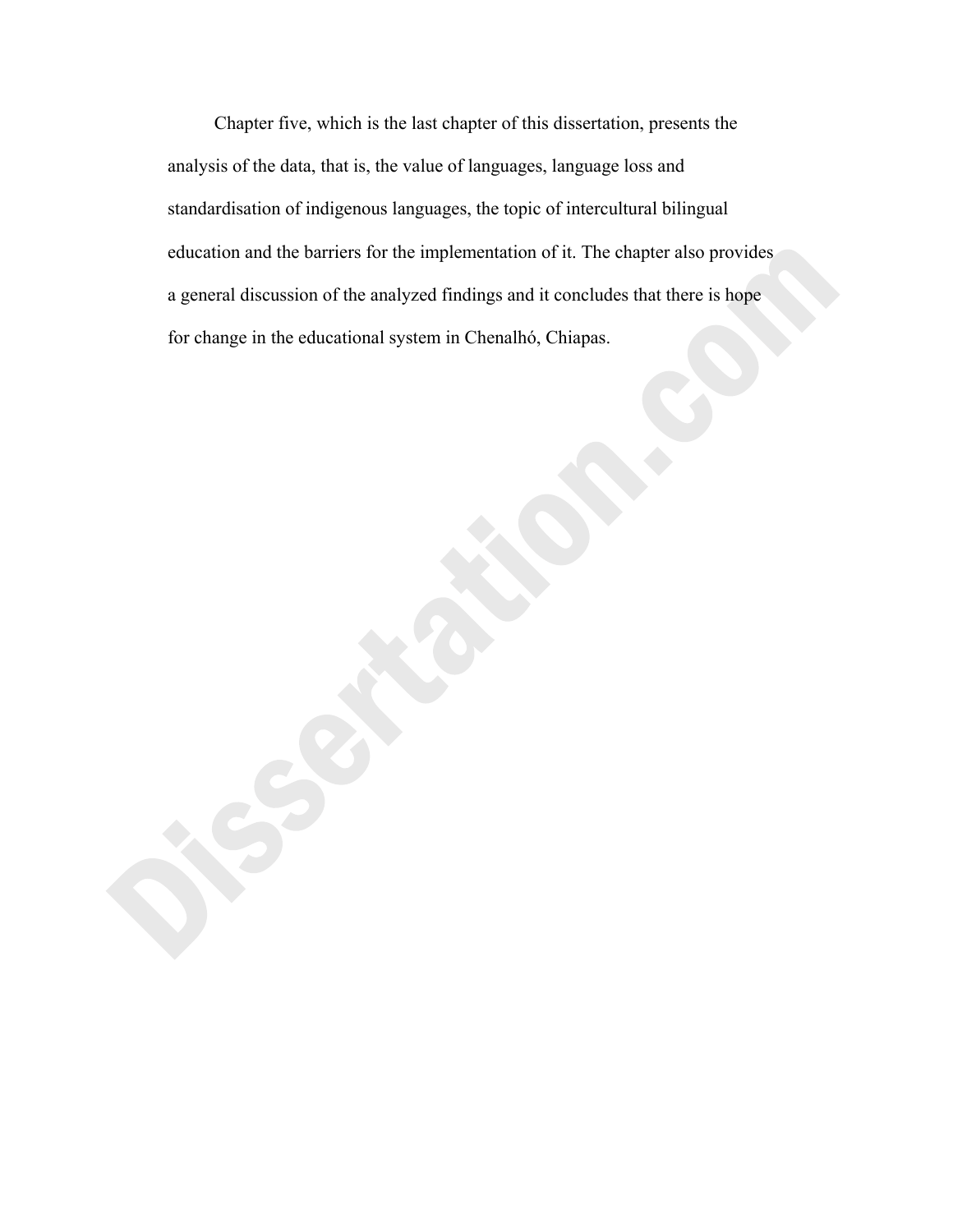#### **DEDICATION AND ACKNOWLEDGEMENTS**

## KOLAVAL! ¡MUCHAS GRACIAS! THANK YOU VERY MUCH!

I would like to thank many people from the bottom of my heart for being part of this process and for having contributed to my educational career. There are many people who have shared their knowledge and experience with me. I have no words to express my gratitude to my wonderful supervisor Dr. Ingrid Johnston who was fundamental in this process. She was an exceptional guide and supporter who encouraged me and helped me during my program; I feel grateful to her for each of her contributions. I am honoured to have had a supervisor like her. Also, I feel grateful to the members of my dissertation committee, Dr. José da Costa, Dr. Bill Dunn and Dr. Yvonne Lam who generously gave their time and expertise to better my work. I thank them for their contribution and their good-natured support. I would like to give special thanks to the incredible Dr. Susan Rippberger for her guidance, constructive feedback, and her trust in this research. Also, I would like to thank her for having made the time to fly to Edmonton, Alberta, Canada to be personally present for the defence of my doctoral dissertation. Her research and insights supported me and expanded my own work. Thank you very much, Dr. Rippberger!

 I also feel grateful to the people in Chenalhó, first and foremost to the students who participated in the study, who I call my little children: they were the ones who inspired me to do this research and to work hard to achieve my goal. Thanks, also to the teachers who trusted me and somehow saw hope for improvement in the educational system through the research I conducted. I feel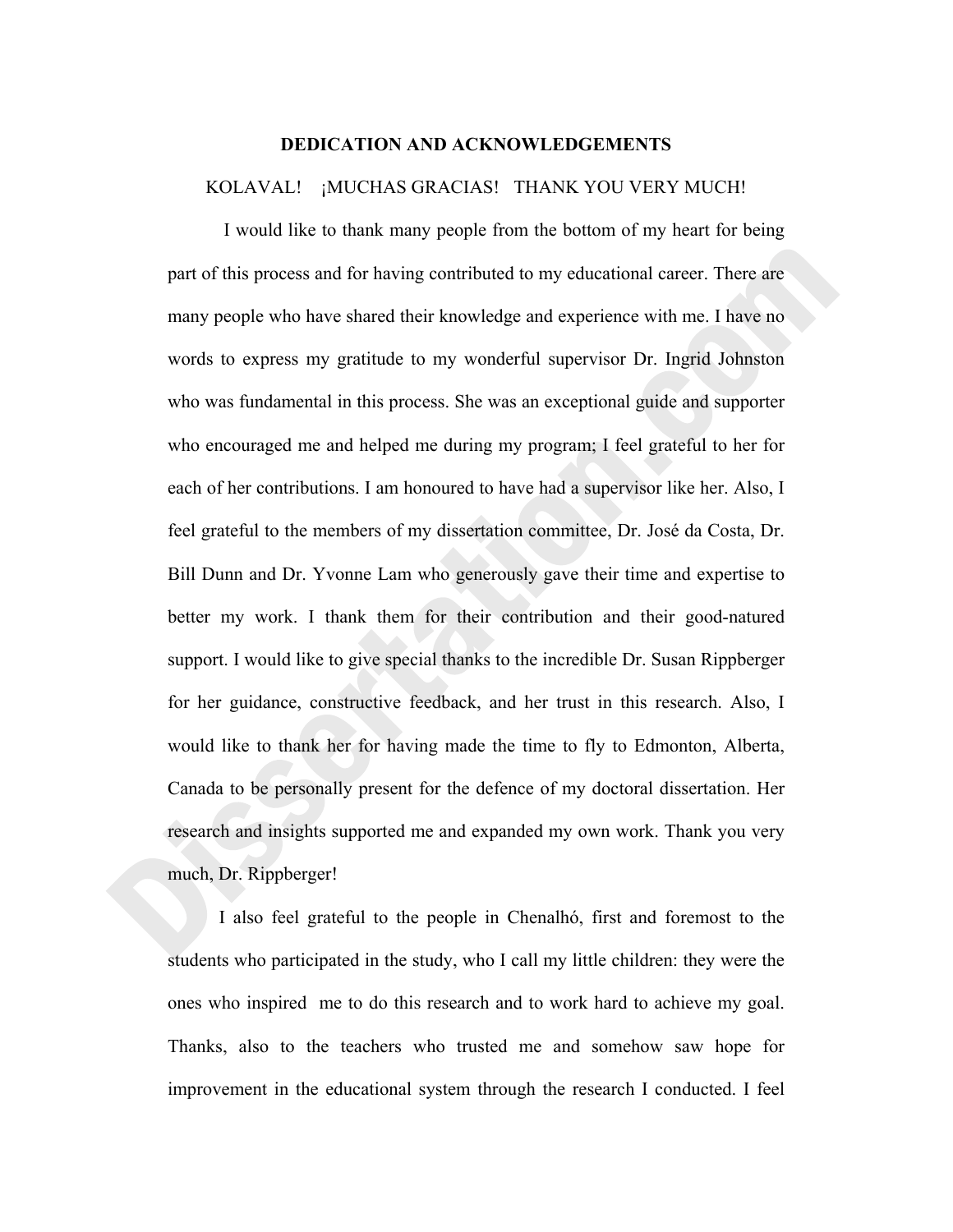like an advocate and spokesperson for them and their educational needs, and in the pain they have suffered through the discrimination they have been victims of, which has had an impact on the way they perceive themselves, their languages and cultures. Now, I have a better understanding of the reasons they have for calling themselves "Los olvidados", which means "The forgotten;" they feel excluded from their own society and country. Phrases such as "talk about us," "don't forget about us, Karla" and "come back" increase my commitment to the Tsotsil community I worked with.

Thus, I am as a spokesperson, sharing with academia what the Tsotsil community taught me while I was living in Chenalhó. I feel I have to share part of the experience I had with them to remind society that they are there, that they exist, that they want and need to be heard, and that they need support from people, from us, from people in the educational field. This research is dedicated to them. I would like to thank them for sharing their sad and painful stories, for being there for me and sharing their time, knowledge and *little or big* resources such as food, affection and attention with me, along with so many other beautiful things. I have been able to confirm Barrientos' ideas that those "the ones who have the least are the ones who share the most" (Barrientos, 2006).The participants of the study have greatly contributed to me as a student, as a researcher, as a teacher, and as a human being in general. They have contributed to my vision of linguistic and cultural rights, of the importance of respect not just with regard to diversity, but respect for mother earth and nature.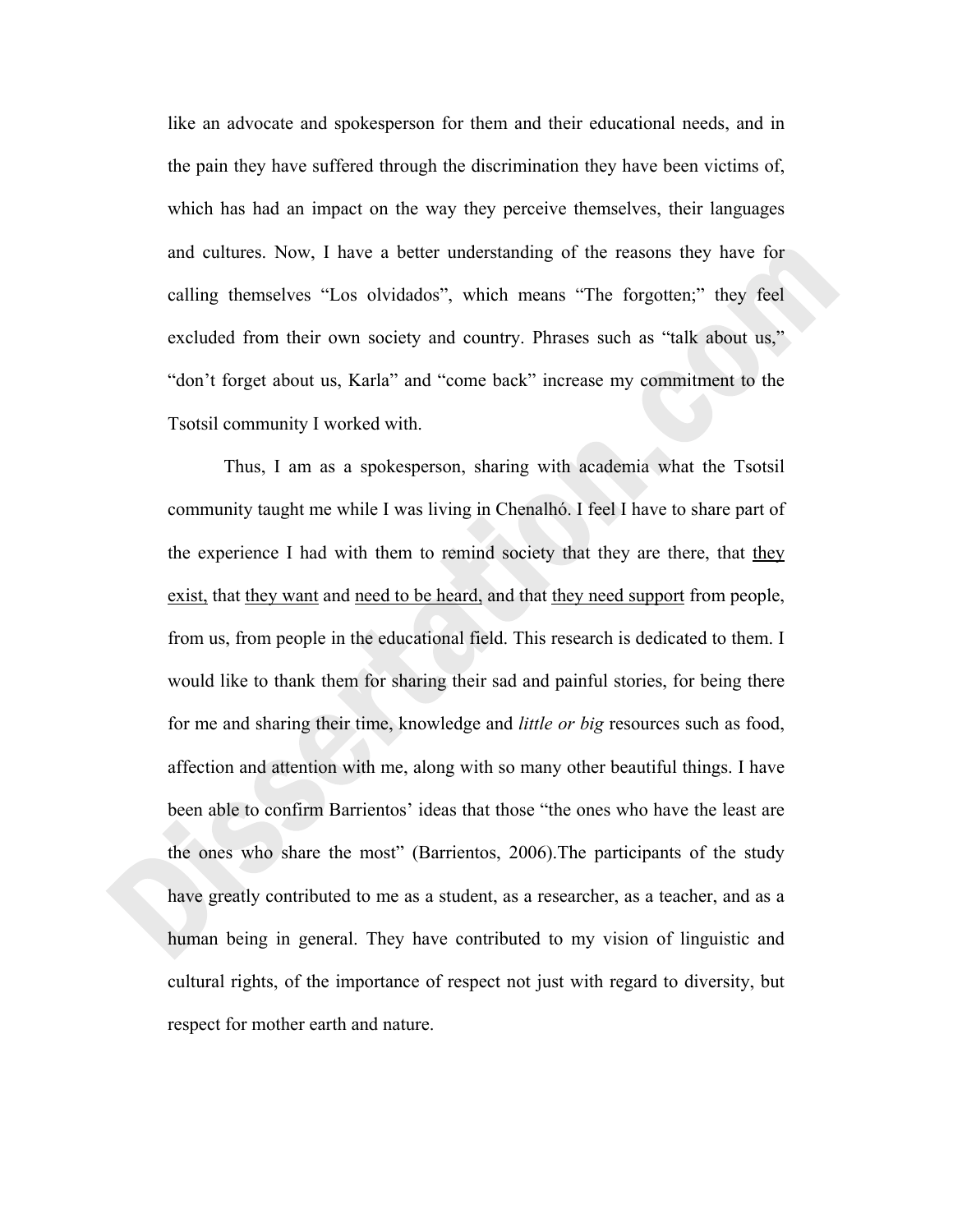Conducting this study has helped me to gain a better understanding of my research topic, so I am grateful to the participants from whom I have gained more knowledge on bilingual education. This knowledge makes me feel empowered and responsible for taking action to contribute to creating and to helping to implement quality bilingual programs that preserve and promote indigenous languages and cultures in Mexico. Again, I dedicate this work to my indigenous children, teachers, the school principal and students' parents. I promised them that I would talk about them and their situation and the type of education that is delivered in the focus school. This is the least I can do (to raise awareness), and the first step in making change through education. This is the least I can do for the participants of the study for having given me so much while I was living with them. As Madison (2005) points out, research is not just about receiving, but also about giving. It is a reciprocal process and I feel that a way to give back to them is by raising awareness and consciousness about bilingual education and cultural and linguistic issues. I would also like to thank the National Council for Science and Technology (CONACYT) for having me provided me with a scholarship during my doctoral program at the University of Alberta. In addition, I would like to acknowledge my familia and amigos who assisted, advised, and supported this research and writing efforts over the years. Special thanks to Rob Bioletti who was always there to help me and motivate me during the process of this study. Rob Bioletti was an exceptional supporter who believed in my work. This dissertation would not be the same without his contributions. I highly appreciate all the time he spent with me, researching and writing the drafts of this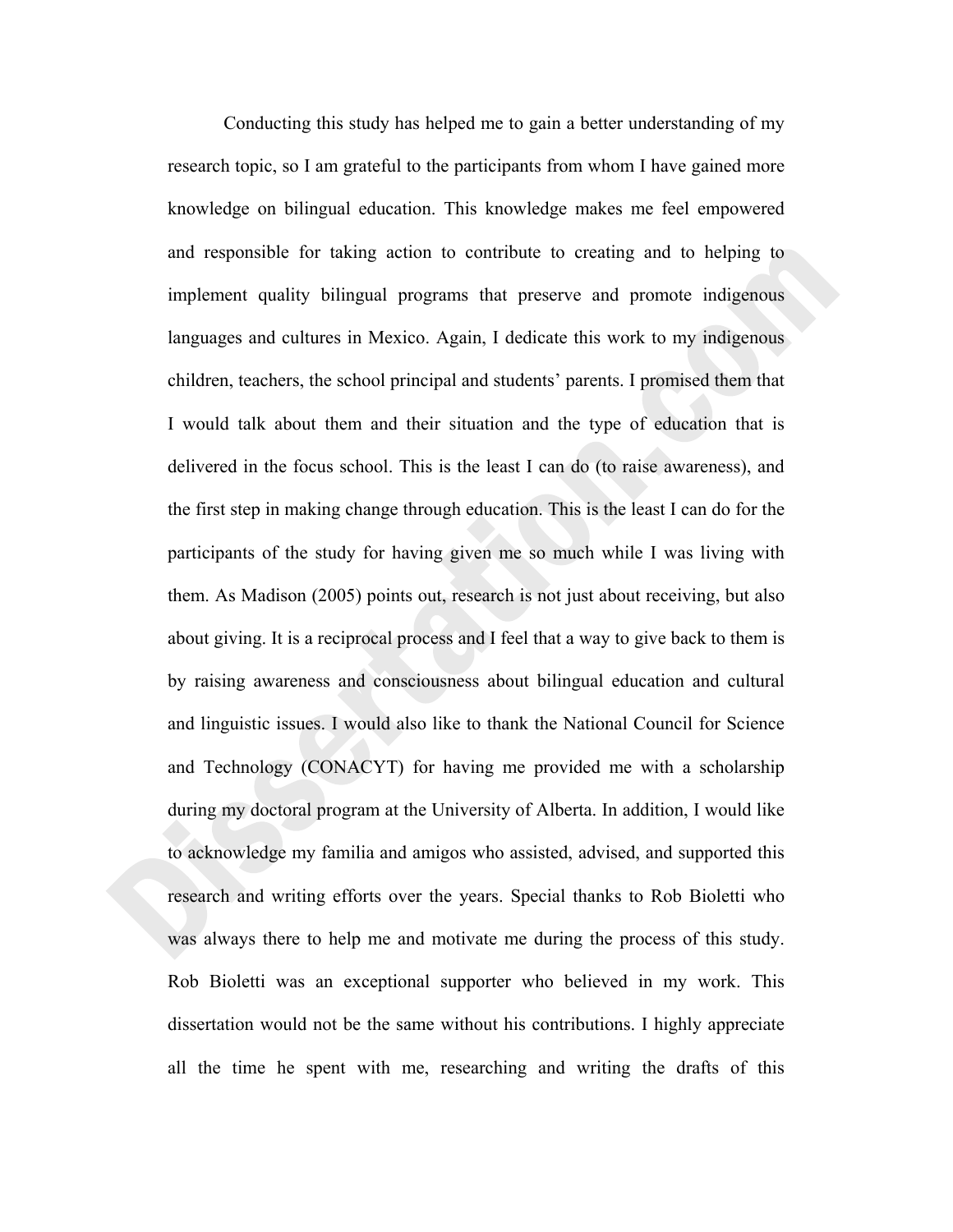dissertation. His feedback, work and support definitely have enriched this research. I dedicate this work to him as well as my familia, such as my angels in heaven, that is, my abuelitos (my grandparents) whose example motivated me to work hard to have a more just society; my parents Carmelita and Jesús whose unconditional love, advice and motivational words encouraged me when I wanted to give up. In addition, I dedicate this work to my amazing gemelita (twin sister) for her constructive feedback, trust in this work, and amazing good energy and happiness to enjoy the process of writing this dissertation *¡Gracias hermanita* linda! I would also like to thank my other family members Liberty Padilla, Omar Ortiz and Pierre Didelot for being there for me. Their help, enthusiasm, support and love were fundamental during the last stages of my doctoral program. Also, my thanks go to Geoff Fink for helping me with the final edits of the last version of the dissertation. I am grateful to all my family members for their hospitality, knowledge and wisdom, which have enlightened me and taught me a different reality. They have helped me keep perspective on what is meaningful, real and important in life.

Kolaval, Muchas Gracias, Thank you very much to all the amazing people who were part of the process of my doctoral program and the writings of this dissertation! ¡Muchas gracias desde el fondo de mi corazón! Many thanks from the bottom of my heart!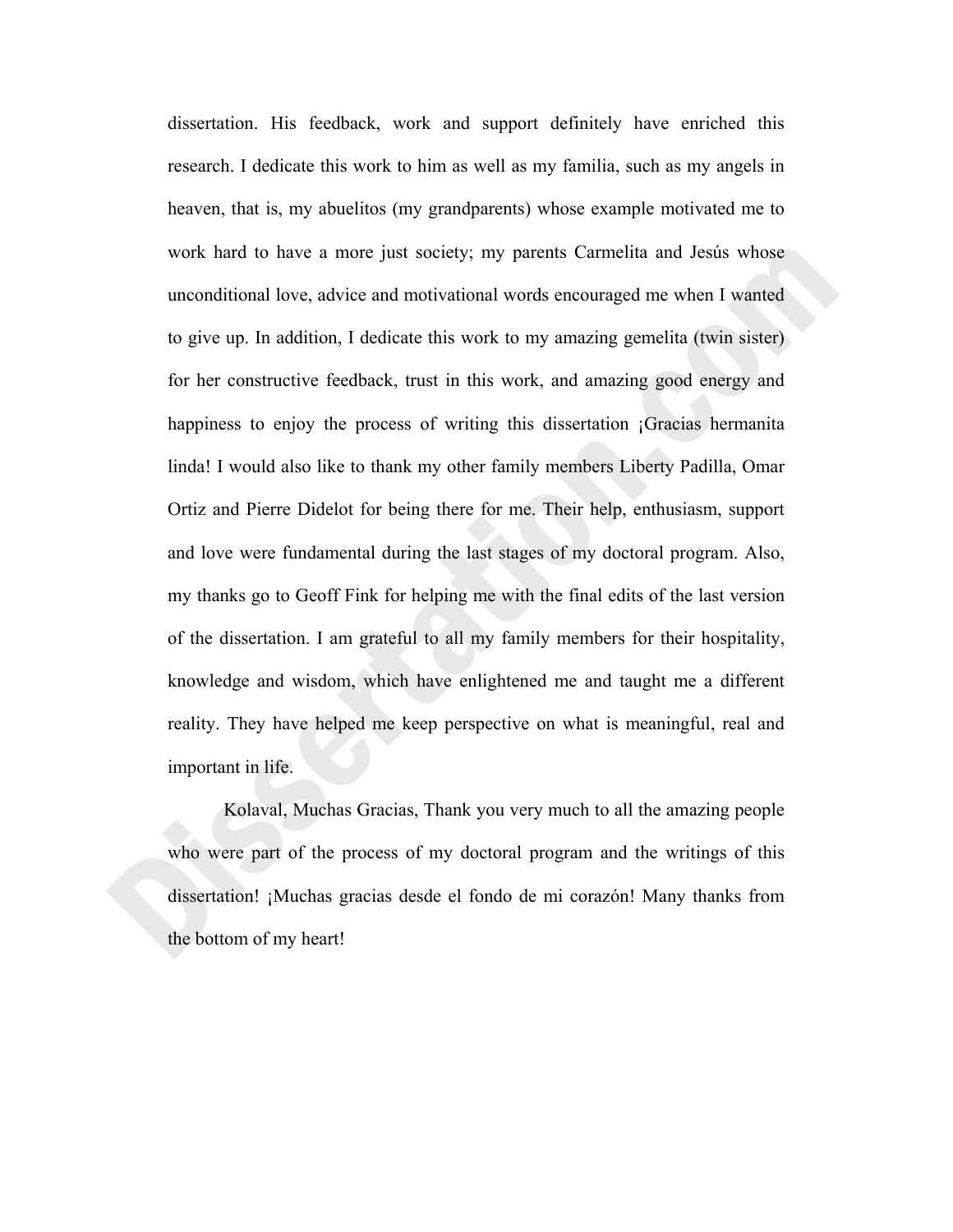# **TABLE OF CONTENTS**

| The Specific Research Interest: Bilingual Education in Chenalhó, Chiapas  45 |  |
|------------------------------------------------------------------------------|--|
|                                                                              |  |
|                                                                              |  |
|                                                                              |  |
|                                                                              |  |
|                                                                              |  |
|                                                                              |  |
|                                                                              |  |
|                                                                              |  |
|                                                                              |  |
|                                                                              |  |
|                                                                              |  |
|                                                                              |  |
|                                                                              |  |
|                                                                              |  |
|                                                                              |  |
|                                                                              |  |
|                                                                              |  |
|                                                                              |  |
|                                                                              |  |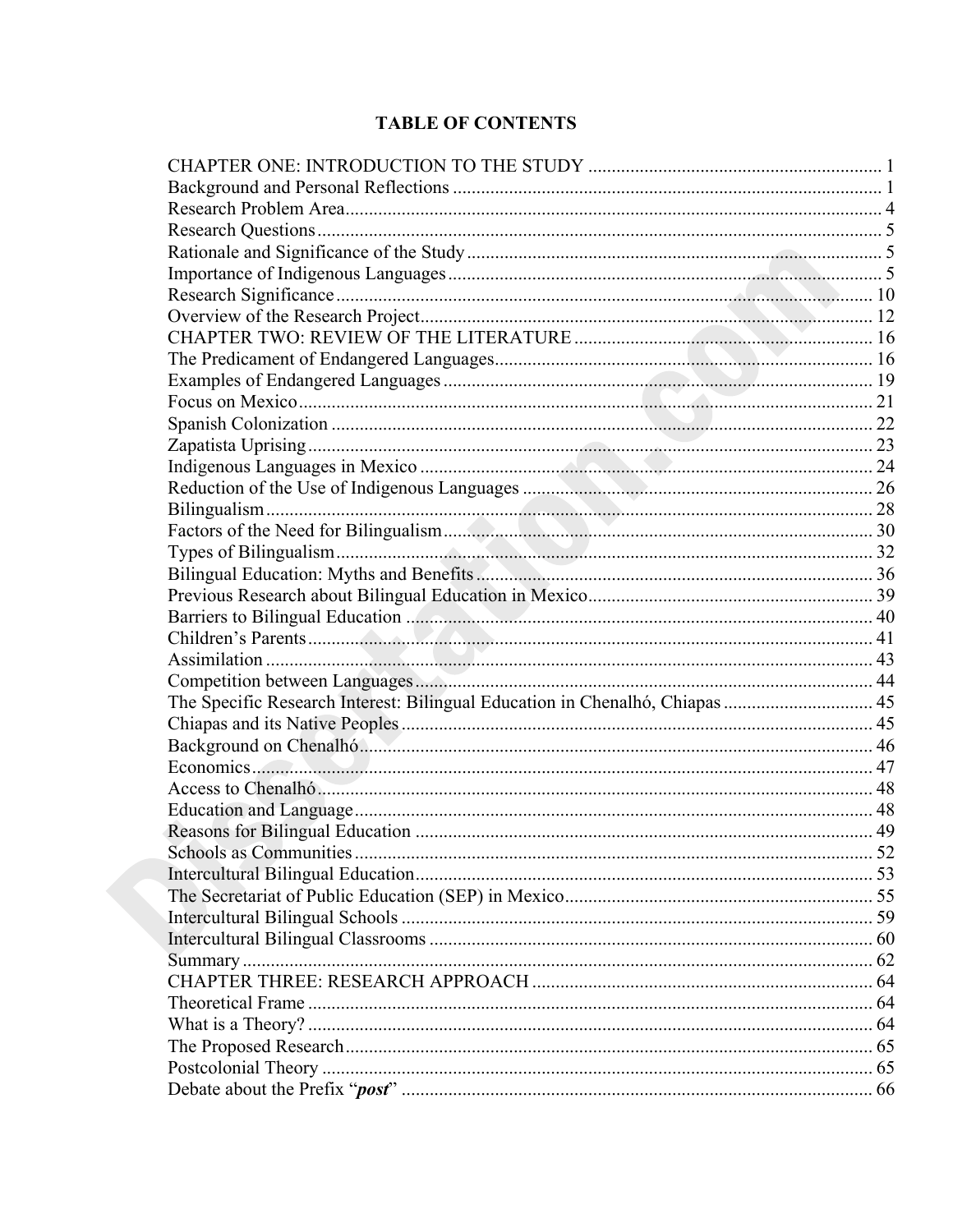|  | .106 |  |  |
|--|------|--|--|
|  |      |  |  |
|  |      |  |  |
|  |      |  |  |
|  |      |  |  |
|  |      |  |  |
|  |      |  |  |
|  |      |  |  |
|  |      |  |  |
|  |      |  |  |
|  |      |  |  |
|  |      |  |  |
|  |      |  |  |
|  |      |  |  |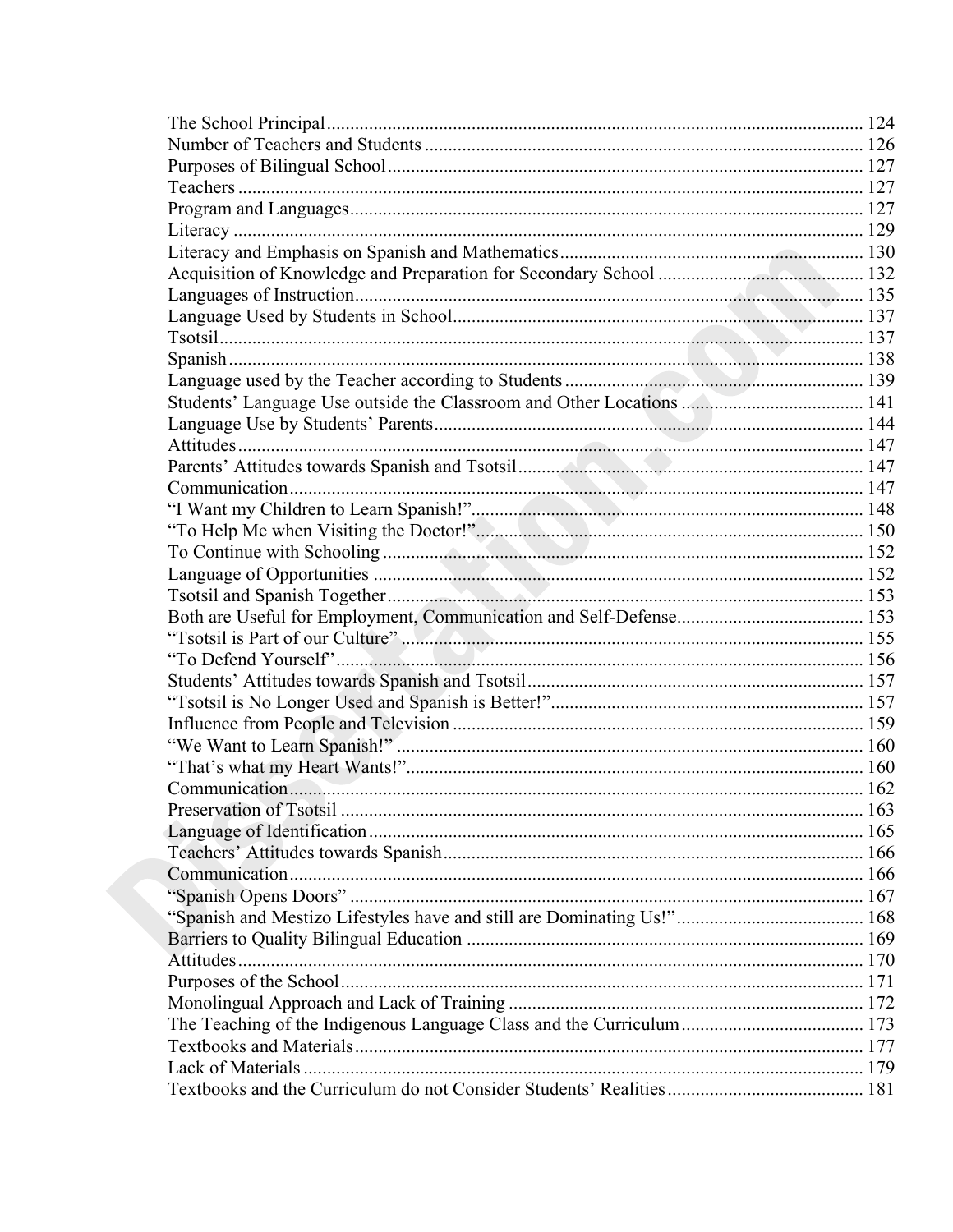| CHAPTER FIVE: ANALYSIS OF THE DATA, CONCLUSIONS AND                                |  |  |  |
|------------------------------------------------------------------------------------|--|--|--|
|                                                                                    |  |  |  |
|                                                                                    |  |  |  |
|                                                                                    |  |  |  |
|                                                                                    |  |  |  |
|                                                                                    |  |  |  |
| Intercultural Bilingual Education According to the Secretariat of Public Education |  |  |  |
|                                                                                    |  |  |  |
|                                                                                    |  |  |  |
|                                                                                    |  |  |  |
|                                                                                    |  |  |  |
|                                                                                    |  |  |  |
|                                                                                    |  |  |  |
| Viewpoint of Bilingual Education has been and still is that of Assimilation  204   |  |  |  |
| Lack of Teachers' Training and Need to Understand the Benefits of Bilingualism 207 |  |  |  |
|                                                                                    |  |  |  |
|                                                                                    |  |  |  |
|                                                                                    |  |  |  |
| Subjects such as Mathematics and Spanish are Higher Priority than Tsotsil  215     |  |  |  |
|                                                                                    |  |  |  |
|                                                                                    |  |  |  |
|                                                                                    |  |  |  |
|                                                                                    |  |  |  |
|                                                                                    |  |  |  |
| Advantages and Disadvantages of Using Children as Language Brokers 232             |  |  |  |
|                                                                                    |  |  |  |
|                                                                                    |  |  |  |
|                                                                                    |  |  |  |
|                                                                                    |  |  |  |
|                                                                                    |  |  |  |
|                                                                                    |  |  |  |
|                                                                                    |  |  |  |
|                                                                                    |  |  |  |
|                                                                                    |  |  |  |
|                                                                                    |  |  |  |
|                                                                                    |  |  |  |
|                                                                                    |  |  |  |
|                                                                                    |  |  |  |
|                                                                                    |  |  |  |
|                                                                                    |  |  |  |
|                                                                                    |  |  |  |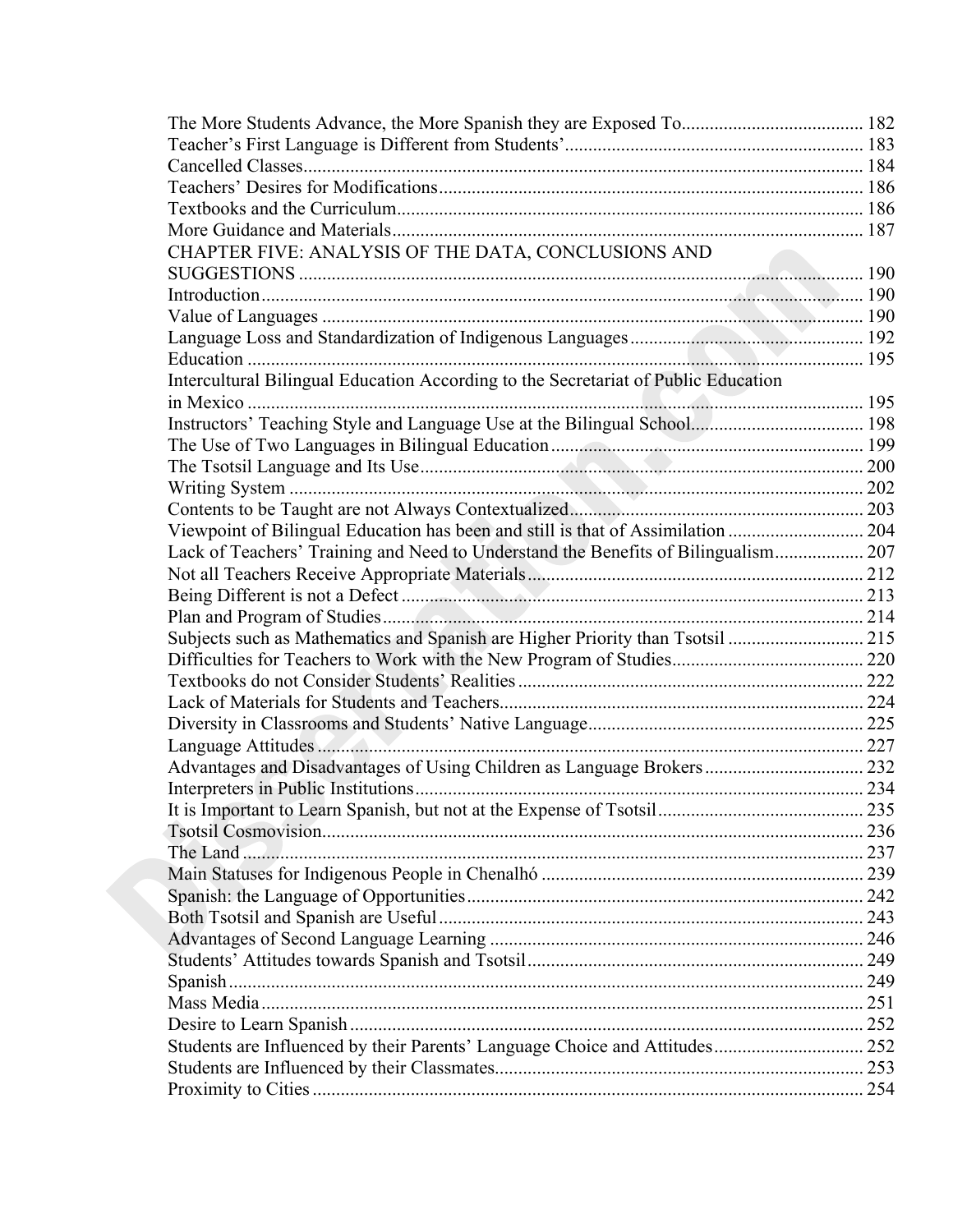|                                                                          | 255 |
|--------------------------------------------------------------------------|-----|
|                                                                          | 255 |
|                                                                          | 256 |
| Mestizos and their Language and Culture are Dominating Indigenous People | 257 |
| Types of Bilingual Education and Bilingualism in my Research School      | 261 |
|                                                                          | 263 |
|                                                                          | 264 |
|                                                                          | 267 |
|                                                                          | 269 |
| The Other.                                                               | 270 |
|                                                                          | 271 |
|                                                                          | 274 |
|                                                                          | 276 |
|                                                                          | 277 |
|                                                                          | 283 |
|                                                                          | 284 |
|                                                                          | 290 |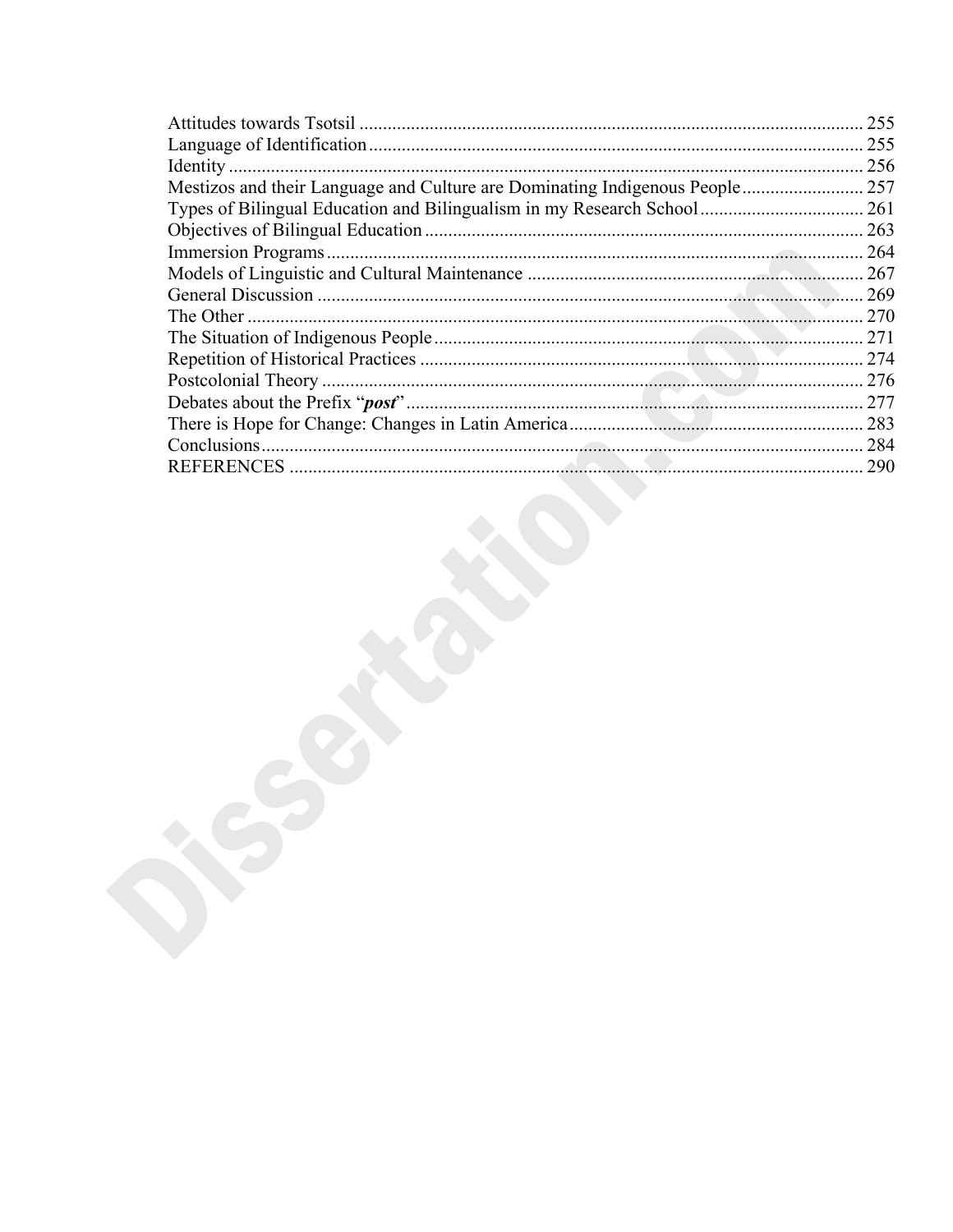# **LIST OF TABLES**

|--|--|--|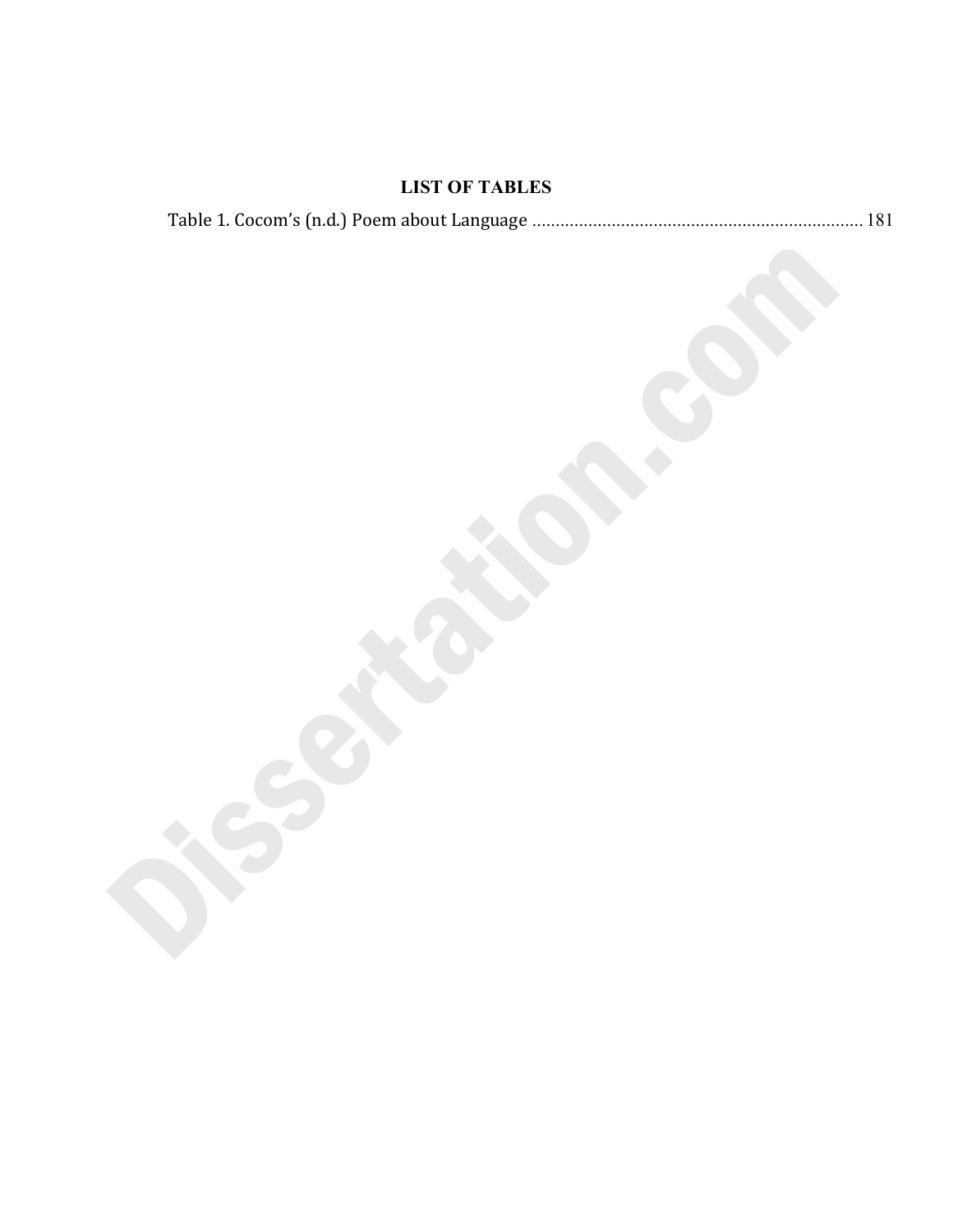## **CHAPTER ONE: INTRODUCTION TO THE STUDY**

### **Background and Personal Reflections**

In order to be fully committed to advance research in a certain area, I believe it is very beneficial to bridge the research with one's own personal history and identity. These reflections can motivate the researcher by making the investigation more meaningful on a personal level, and consequently result in more profound results. Thus, I agree with Madison (2005) that:

It is important to honour your own personal history and the knowledge you have accumulated up to this point, as well as the intuition or instincts that draw you toward a particular direction, question, problem, or topic-understanding that you may not always know exactly why or how you are being drawn in that direction. Ask yourself questions that only you can answer: "What truly interests me?" "What do I really want to know more about?" "What is most disturbing to me about society?" You might probe even more deeply and ask yourself, as in the words of the writer Alice Walker (2003), "What is the work my soul must have?" (p. 238), and go from there. (p. 19)

I feel committed to contributing toward making a better and more just society where indigenous people's cultural and linguistic diversity are honoured, respected and preserved. In part, such respect and preservation can be achieved through quality bilingual education. Since I grew up in Chiapas, southeast Mexico, where indigenous people have a very significant presence (LRAN, 2009) and they, as well as non-indigenous people interact daily, I frequently witnessed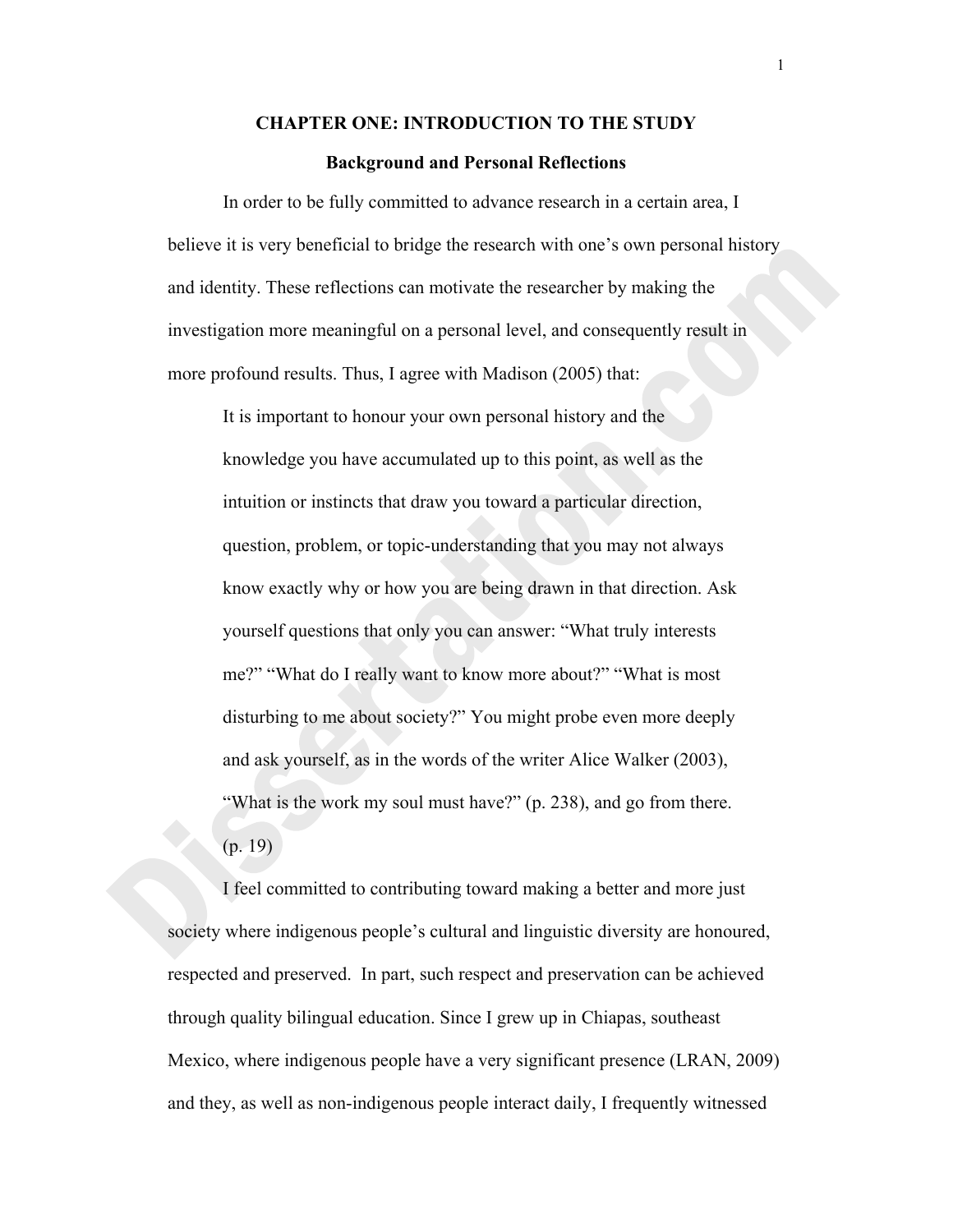the differences between these two groups. Even when I was younger and not totally aware of political and economic issues taking place in my state and was not even able to name them as such, I could notice the inferior role indigenous people had in comparison to non-indigenous. Now that I am older I can better "understand" the economic, political and cultural struggles embedded in that situation of difference.

Reflecting on my early experiences, I have realized how such a reality has shaped my way of thinking, my desire for social justice, which is closely related to the motivations I have for pursuing my doctoral studies. My worldview has been shaped by the experiences I have lived and witnessed. As Turner (2006) states, it is possible for indigenous people to be "word warriors" (p. 95) or people who fight for human rights via intellectual pursuits; I would add, so it is for nonindigenous people. I believe that one of the most valuable weapons people can have is knowledge, so those interested in helping indigenous people "ought to be intimately familiar with the legal and political discourses of the state, and therefore able to use them to assert, defend, and protect the rights, sovereignty, and nationhood of indigenous communities" (Turner, 2006, p. 95). For that reason, I felt encouraged to continue learning about indigenous peoples' situation with regards to their language, culture and worldviews by conducting research on Spanish-Indigenous elementary bilingual education in Chenalhó, Chiapas, in southeast Mexico.

The damage caused to indigenous people in Mexico has been significant. Their feelings of inferiority and embarrassment due to the discrimination they

2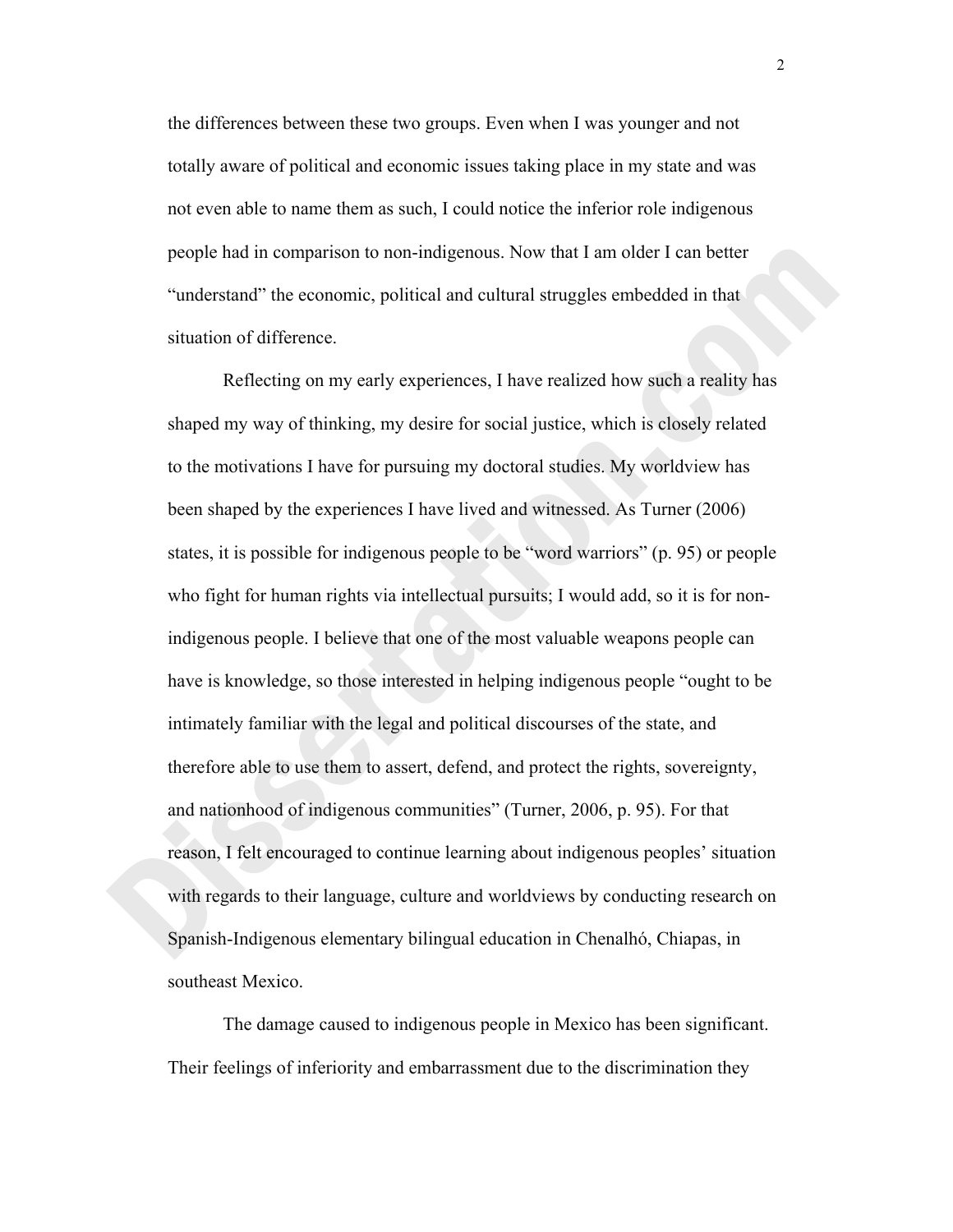have suffered have made them want to abandon their language and culture (Lam, 2009). That is, they want to walk away from who they are, the Totonacs in Central Mexico (Lam, 2009). I believe change is possible and meaningful change can start in the educational field, for example, through quality bilingual education where teaching can involve the creation of a milieu, which is conducive to learning – "one that cares for and respects students' individuality with respect to their culture and linguistic identity (native language), and makes provision for self-reflection, knowing and meeting, in particular, the language and literacy needs of individual learners (Fevrier, 2008, p. 6). I think indigenous people's situation can improve and this can in part be achieved through education; that is why I felt compelled to explore my research topic.

I decided to investigate the situation of the Tsotsil language, which is a Mayan language spoken by approximately 429, 168 indigenous people in Mexico (INEGI, 2010), as it is the language I was exposed to the most in Chiapas other than Spanish. After learning more about different endangered languages in distinct parts of the world, my idea about the importance and need to take action to prevent language loss was reinforced. In addition, my curiosity to investigate the current situation of the Tsotsil language increased as well as my sense of responsibility to help one of the communities from the state I come from. In short, I am aware that my worldviews (Creswell, 2007) have influenced my interest for researching Spanish-Tsotsil bilingual education in southeast Mexico. My paradigms guided me as an investigator, "not only in choice of method but in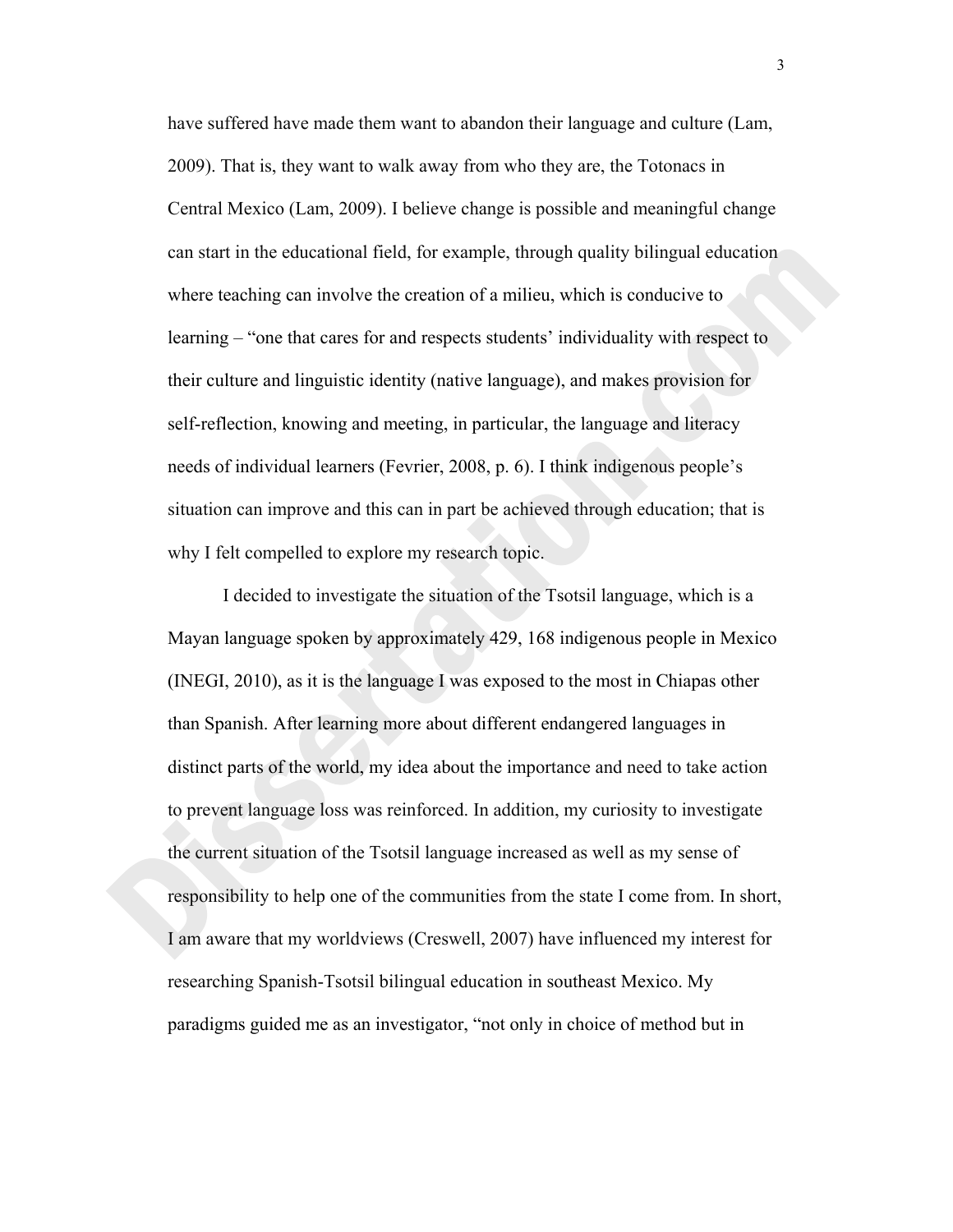ontologically and epistemologically fundamental ways" (Guba and Lincoln, 1994, p. 105) to guide my research investigations.

# **Research Problem Area**

Mexico is one of the countries with the largest indigenous populations in Latin America with approximately 10 million, which represents between 12% and 15% of the Mexican population (Chacón, 2005). Unfortunately, these indigenous communities' languages and cultures have been disappearing. According to McCaa and Mills (1998), "native languages are under assault in Mexico. Education appears to be the "villain" and bilingualism its weapon. Paradoxically, if native languages are to thrive in the next millennium, their salvation likewise will be education and bilingualism their hope" (para. 2).

Francis and Reyhner (2002) argue that even among the most ethnolinguistically conscious bilingual teachers, language attitudes are marked by conflicting ideas and ambiguity, driven by the mechanisms of cultural and linguistic denigration that operate at the institutional, community-wide and regional levels. Bilingual teachers in Mexico prefer to use Spanish in the classroom, for example, for written language functions (Francis & Reyhner, 2002). This practice contributes to the idea that indigenous language's oral "dialectically fragmented" condition is evidence of its inherent deficiency as a language for academic purposes, especially for reading and writing (Francis  $\&$ Reyhner, 2002). Thus, I felt encouraged to investigate if this was the case for one of the indigenous languages spoken in Chenalhó, Chiapas in southeast Mexico: the Tsotsil language.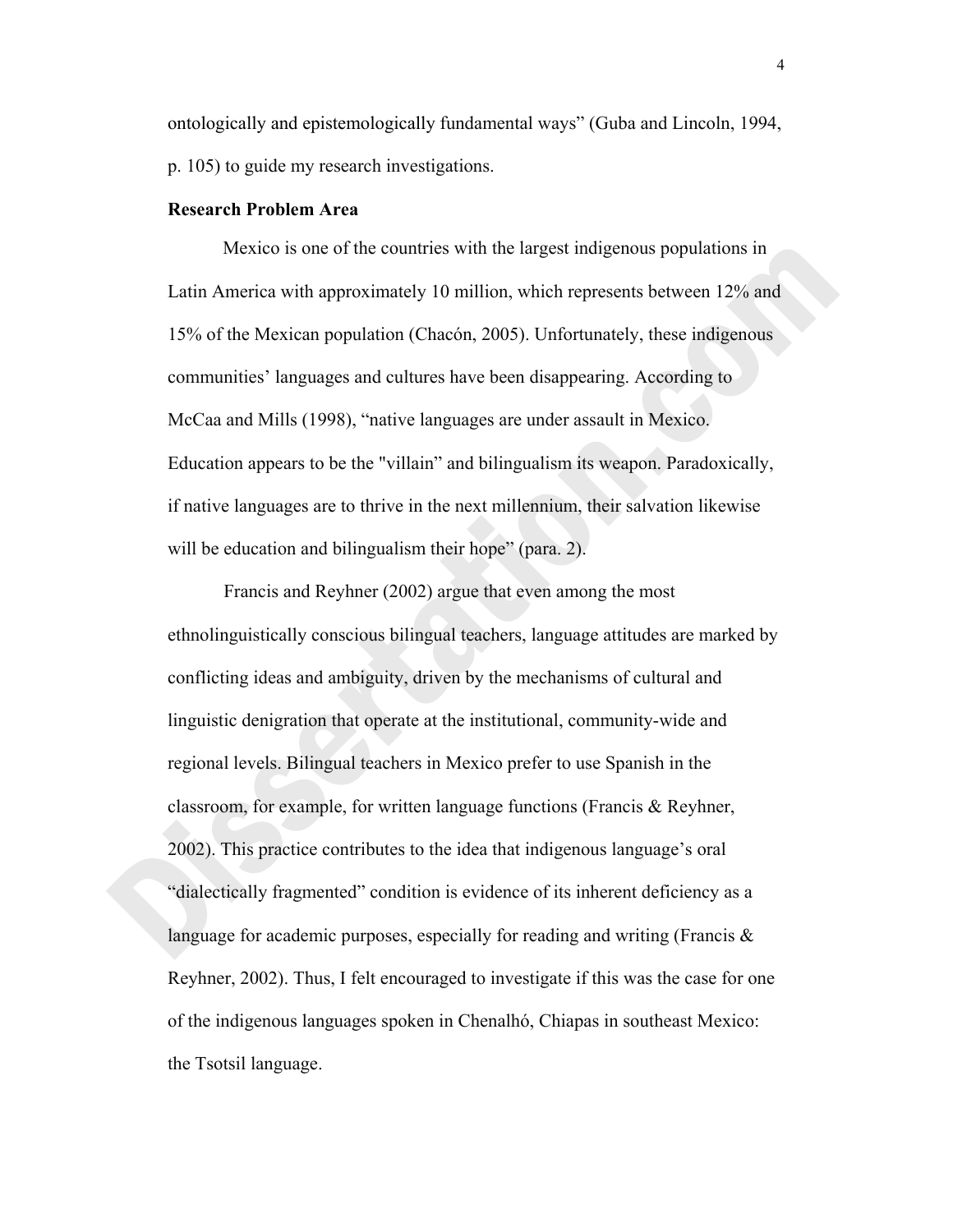## **Research Questions**

I explored:

In what ways does the current Spanish-Tsotsil bilingual program in an elementary bilingual school in Chenalhó, Chiapas, aid or hinder preservation of the indigenous language?

Given this general research question, my sub-questions were:

- 1. To what extent does this bilingual program respect and promote the native language and culture?
- 2. Which historical and current contexts have influenced the teachers' and students' attitudes and experiences of teaching and learning the Spanish and Tsotsil languages?
- 3. What are the students' and their parents' attitudes toward indigenous language retention in one elementary bilingual school in Chiapas, Mexico?

## **Rationale and Significance of the Study**

## **Importance of Indigenous Languages**

Reasons that motivated me to conduct this research are my ideas about the importance and value of languages and my interest in human rights. Nettle and Romaine (2000) state that "every language is a living museum, a monument to every culture it has been a vehicle to. It is a loss to every one of us if a fraction of that diversity disappears when there is something that can have been done to prevent it" (p. 14). Any language as well as the speakers of that language are valuable and deserve respect because they contribute to the cultural richness of its nation (Rippberger, 1992). Thus, I feel nobody has the right to take away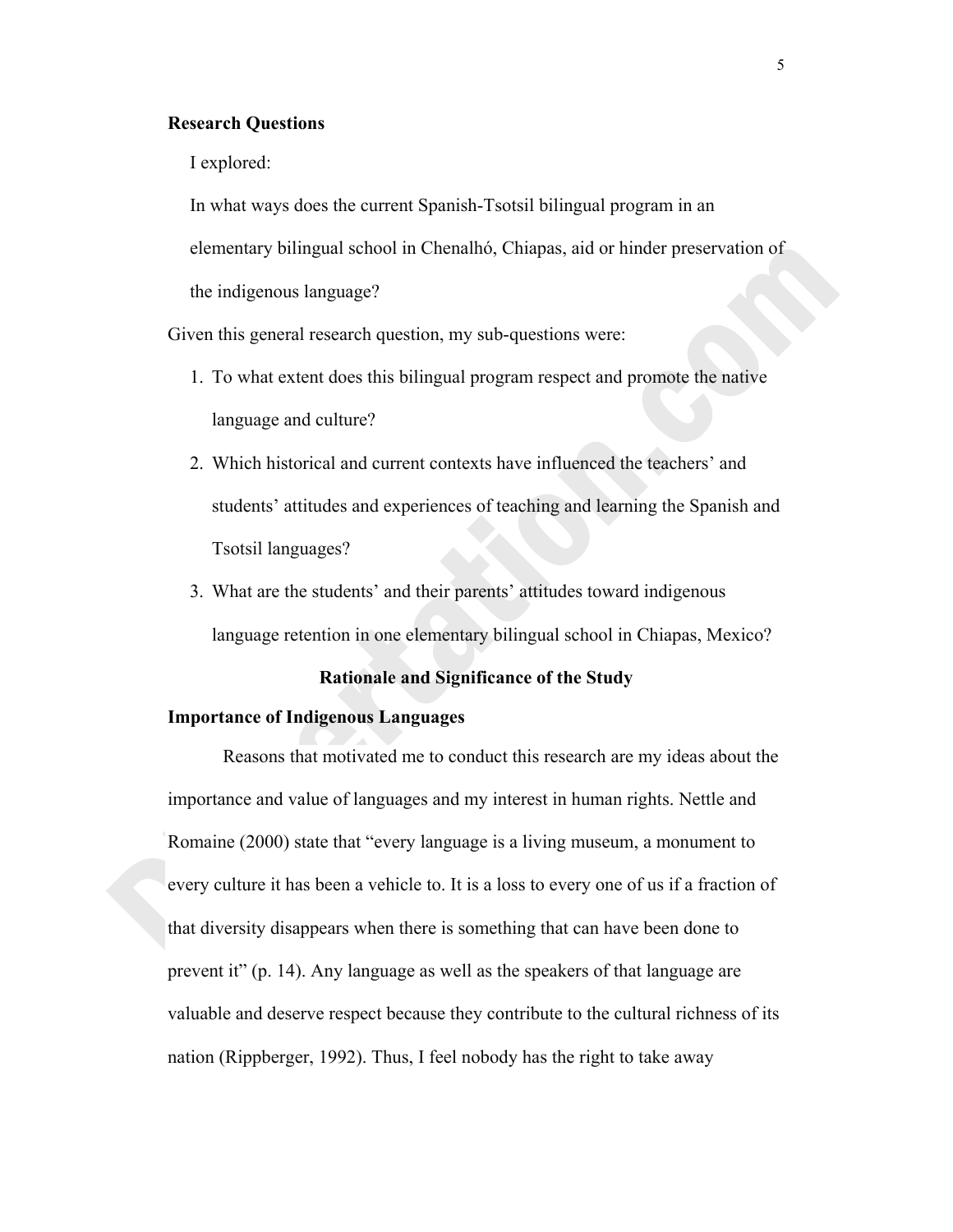someone else's mother language because through our mother tongue, "we come to know, represent, name, and act upon the world" (McCarty, 2003, p. 148).

Vygotsky (1978) postulated that language is one of the elements that define a person's cultural identity, as language is the basis for thinking and communication. According to the National Geographic Enduring Voices Project (n.d):

Language defines a culture, through the people who speak it and what it allows speakers to say. Words that describe a particular cultural practice or idea may not translate precisely into another language. Many endangered languages have rich oral cultures with stories, songs, and histories passed on to younger generations, but no written forms. With the extinction of a language, an entire culture is lost. (para. 3)

Thus, I believe it is important to give attention to the preservation of languages, and in particular indigenous languages. There is knowledge that is encoded only in oral languages. This is particularly evident in oral languages in regard to Aboriginal people and their relationship to nature, since they "have interacted closely with the natural world for thousands of years, [so] often have profound insights into local lands, plants, animals, and ecosystems" (National Geographic Enduring Voices Project, n.d., para.4). One reason, then, that it is valuable to study indigenous languages is because it benefits environmental understanding and conservation efforts (National Geographic Enduring Voices Project, n.d). Creating and implementing bilingual programs takes into account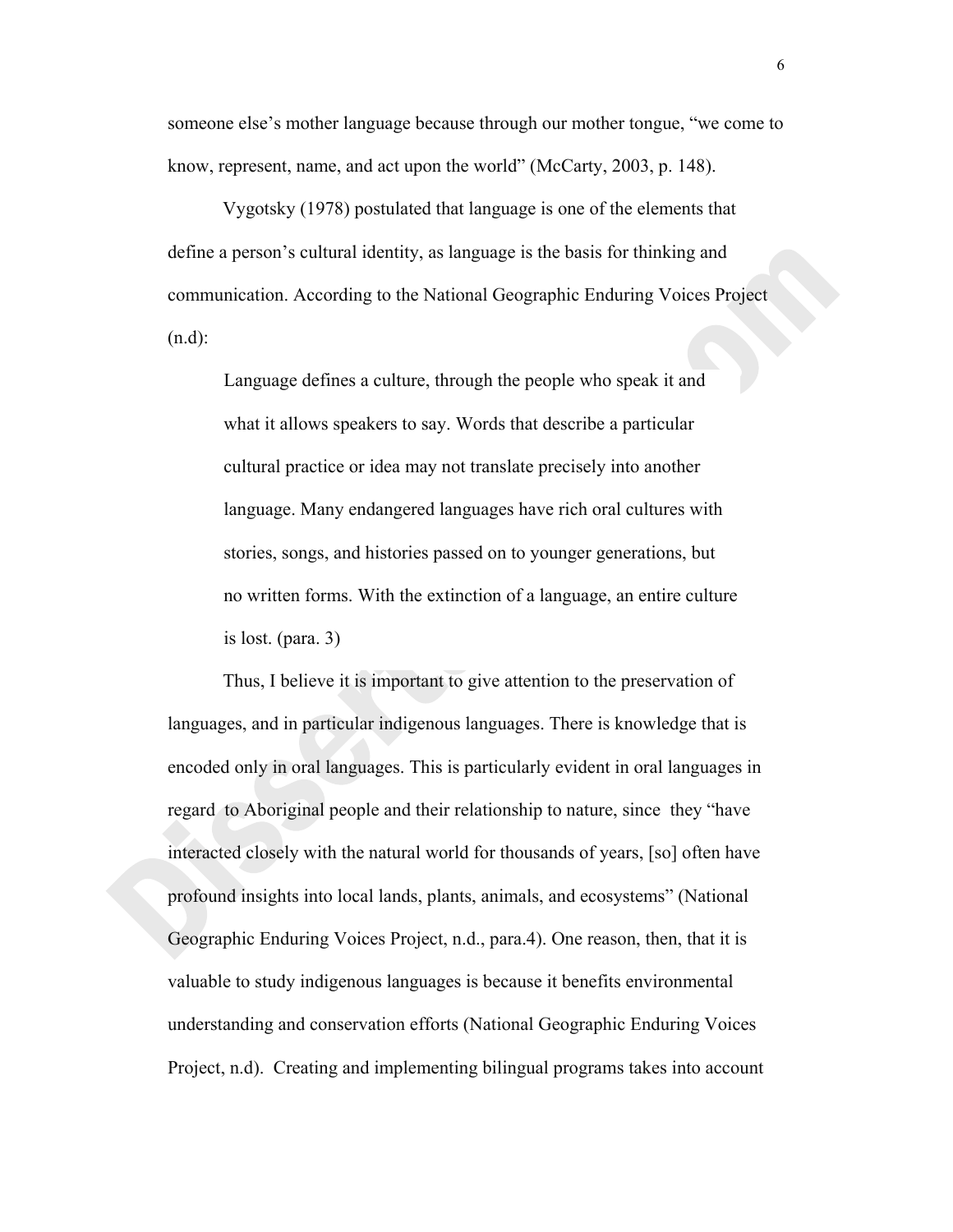indigenous students' sociocultural realities (CET, 1992) as well as what is meaningful to them (their land, plants, animals, etc.). The indigenous student should be a "knower of his [sic] sociocultural reality which enables him to incorporate into the productive life of the community and as a socially participative individual" (CET, 1992, as cited in Paciotto, 2004, p. 536). Such attention addresses the interrelations of in-and out-of-school curricula. According to Brisk (1999) "a successful bilingual program develops students' language and literacy proficiency, leads them in successful academic achievement, and nurtures sociocultural integration" (p. 2). She defines sociocultural integration as "the ability to function in the larger society as well as in the heritage community (Brisk, 1998)" (p. 2). Teaching with a bilingual-bicultural perspective respects and promotes children's sense of the uniqueness of their own culture, language and realities are promoted (Naqvi, 2009).

On the importance of maintaining indigenous languages, Scollon and Scollon (1981) argue that "each language carries with it an unspoken network of cultural values. Although these values generally operate on a subliminal level, they are, nonetheless, a major force in the shaping of each person's selfawareness, identity, and interpersonal relationships" (p. 89). Reyhner (1995) adds that:

These values are psychological imperatives that help generate and maintain an individual's level of comfort and self-assurance, and, consequently, success in life. In the normal course of events these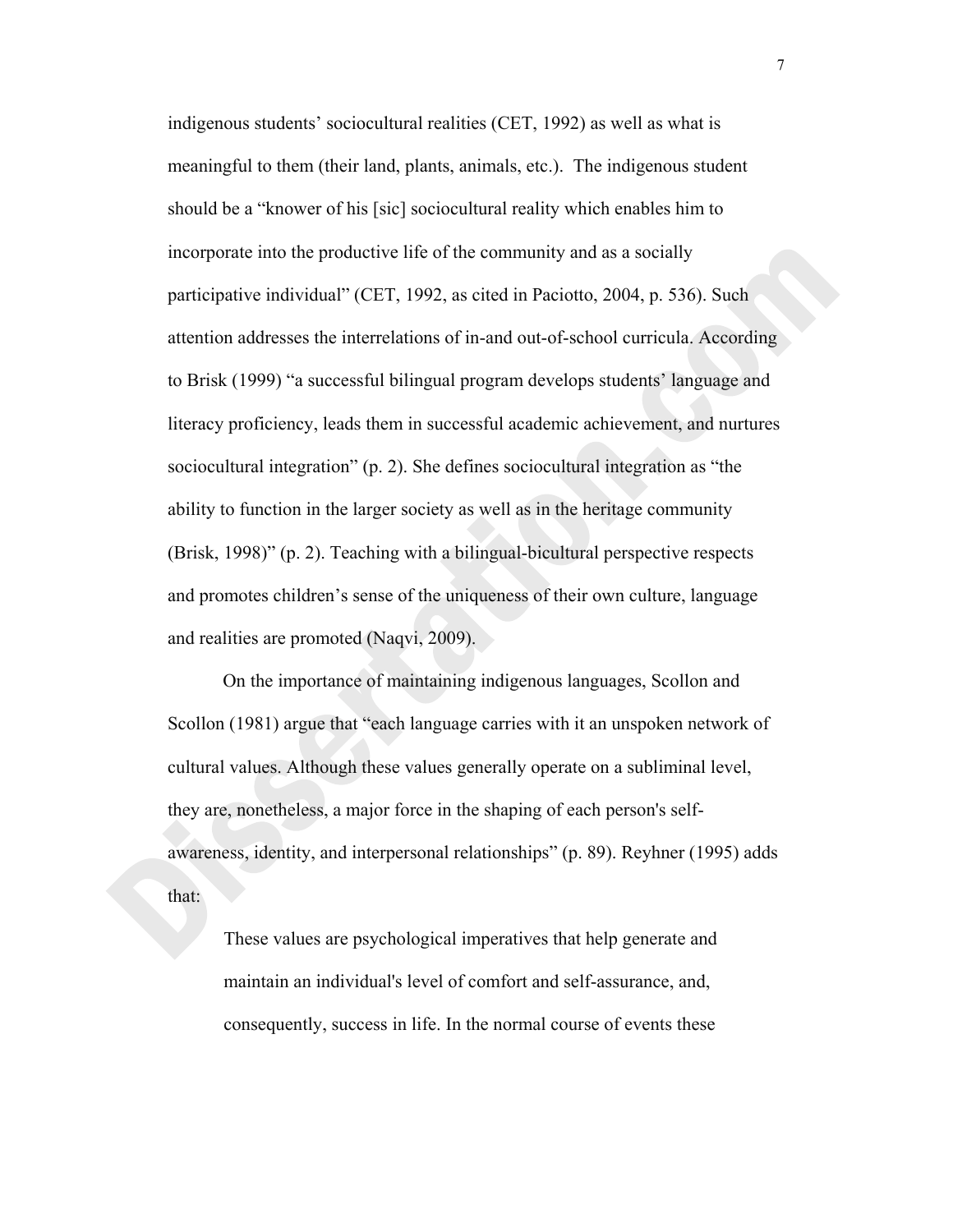values are absorbed along with one's mother tongue in the first years of life. (para. 3)

Woodbury (1997) supports the protection of endangered languages because: Much of the cultural, spiritual, and intellectual life of a people is experienced through language. This ranges from prayers, myths, ceremonies, poetry, oratory, and technical vocabulary, to everyday greetings, leave-takings, conversational styles, humor, ways of speaking to children, and unique terms for habits, behavior, and emotions. When a language is lost, all this must be refashioned in the new language – with different word categories, sounds, and grammatical structures – if it is to be kept at all. Linguists' work in communities when language shift is occurring shows that for the most part such refashioning, even when social identity is maintained, involves abrupt loss of tradition. (para. 6)

Woodbury's (1997) words show the importance of revitalizing endangered languages because they are a valuable marker in one's identity. As Woodbury (1997) points out, when a community loses its language, it often loses a great deal of its cultural identity. It is true that language disappearance may be voluntary or involuntary; however, it always involves pressure of some kind, and it is often felt as a loss of social identity or as a symbol of defeat (Woodbury, 1997).

Another reason why indigenous languages are important is the history they carry. People's history is passed down through their language. Thus, when the